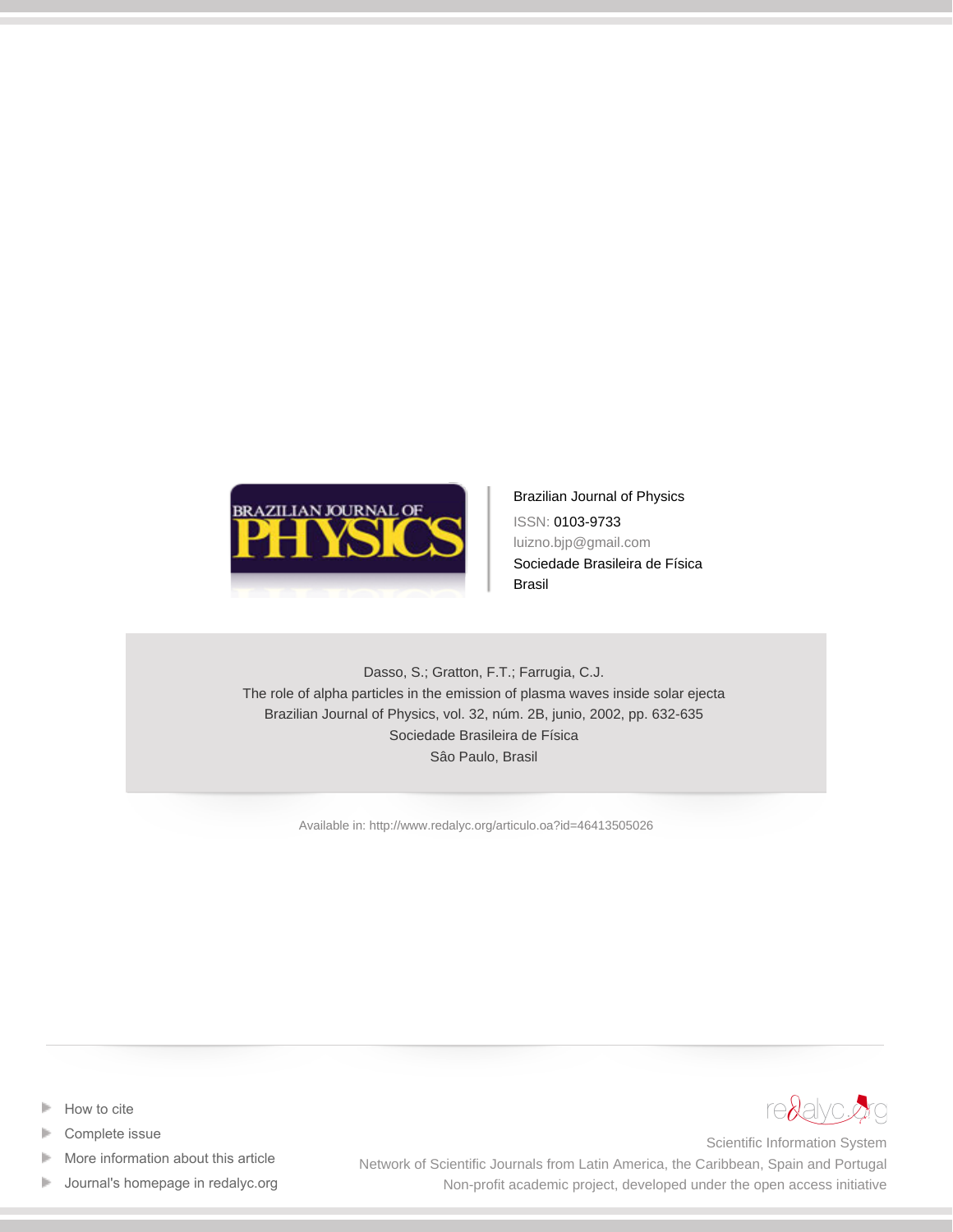# The Role of Alpha Particles in the Emission of Plasma Waves Inside Solar Ejecta

S. Dasso<sup>1,2</sup>, F.T. Gratton<sup>1</sup>, and C.J. Farrugia<sup>3</sup>

 $^{1}$ Instituto de Física del Plasma, CONICET - FCEuN/UBA.

Ciudad Universitaria, Pab. 1, 1428 Buenos Aires, Argentina

 $^{2}$ Instituto de Ciencias, Universidad Nacional de General Sarmiento.

Campus Universitario, José M. Gutiérrez entre José L. Suárez y Verdi,

1613 Los Polvorines, Prov. de Buenos Aires, Argentina

 $3$ Institute for the Study of Earth, Oceans, and Space,

University of New Hampshire, Durham, NH 03824, USA

Received on 26 December, 2001

The enhancement of the resonant instability of right-hand polarized electromagnetic ion cyclotron waves by alpha particles for physical parameters corresponding to coronal mass ejections is studied. We focus on the effects of alpha thermal anisotropy and relative  $He^{++}/H^+$  abundance on growth and absorption rates. The first parameter governs directly wave emission, while the second modifies also the wave speed and indirectly enhances the wave excitation.

#### $\bf I$ Introduction

Solar ejecta (also coronal mass ejections, CMEs) are a heterogeneous set of objects with the following plasma properties: (i) low proton plasma beta (see [1] and references therein), (ii) bidirectional streaming (along field lines) of suprathermal electron heat fluxes (few hundreds of eV)[2] and energetic protons ( $\sim 1$  MeV)[3]. (iii) a variable  $n_{\alpha}/n_p$  relative proton-to-alpha particle density which may be much higher than the average solar wind value of  $\sim$  4%[4, 5], and (iv) a thermal anisotropy  $(A = T_{\parallel}/T_{\perp}-1)$  which is often negative i.e.,  $T_{\parallel} > T_{\perp}$ , for both protons and electrons (see Richardson *et al.*, 1997[6] and references therein. The last two properties may hold only in parts of the ejecta. Although physical parameters of CMEs evolve as they propagate away from the sun, they change little on a timescale of several hours. The excitation of right-hand polarized electromagnetic ion cyclotron waves (EICWs) depends sensitively on a number of parameters: the proton beta  $(\beta_p = 8\pi nT_p/B^2)$ , the alpha-proton temperature ratio  $(T_{\alpha}/T_p)$ , the alpha-proton density ratio  $(\eta_{\alpha} = n_{\alpha}/n_p)$ , the thermal anisotropy of each specie  $(A_p = T_{\parallel,p}/T_{\perp,p} - 1)$ , for protons, with similar definitions for alpha particles and electrons), and the electron-proton temperature ratio  $(T_e/T_p)$ .

The possibility of right-hand polarized wave activity in CMEs due to the negative proton anisotropy was studied in Farrugia et al., 1998 [7], Gratton et al., 1998

[8], Dasso et al., 1999 [9], Dasso et al., 2000 [10], and Dasso et al., 2001 [11]. Here, we focus on the influence of  $A_{\alpha}$  and  $\eta_{\alpha}$  on the growth (and absorption) rates of the waves. The former is a little known parameter not yet routinely measured in CMEs. However, on the basis of magnetic moment conservation in an expanding magnetic field, we expect that all particle species will develop a negative thermal anisotropy. Thus, it seems plausible that  $A_{\alpha}$  will have the same sign of  $A_p$ , i.e., negative in most solar ejecta. The excitation of right-hand polarized EICWs is due to anomalous Cherenkov emission, and relies on a small number of ions (in the Maxwellian tail) that resonate with the wave[12]. As we shall show, there are frequency ranges where emission overcomes absorption for negative anisotropy. Thus, a negative  $A_{\alpha}$ , and  $\eta_{\alpha}$ , contribute directly to the growth rate. However, the effect of  $\eta_{\alpha}$  is mostly indirect: adding  $\alpha$  increases the inertia of the plasma and thereby reduces the phase velocity of the wave. Thus, more ions (protons and alphas) are brought into resonance. This leads to a considerable enhancement of EICW activity in helium-rich plasmas with respect to low  $\eta_{\alpha}$  configurations.

#### Dispersion Relation П

The instability of right-hand polarized EICWs propagating parallel to the magnetic field is described by the kinetic dispersion relation (see, for example  $[13]$ ),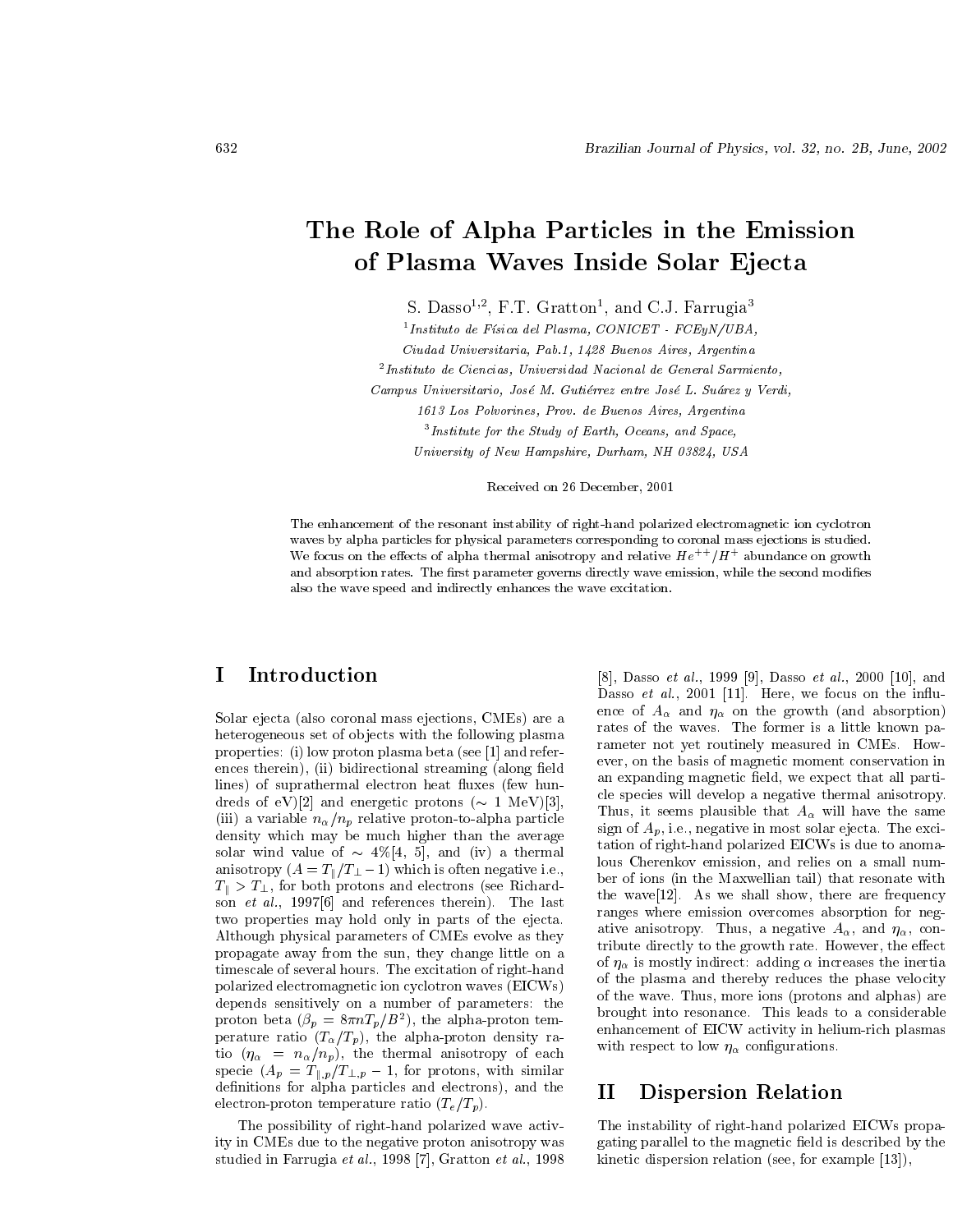$$
k^{2}c^{2} = \omega^{2} + \sum_{s} \omega_{ps}^{2} \left[ A + \frac{(A+1)\omega + A\Omega}{kw_{\parallel}} Z(\frac{\omega + \Omega}{kw_{\parallel}}) \right]_{s}, \tag{1}
$$

(summed over species indexed by  $s =$  electrons, protons, and alphas; angular frequency  $\omega$   $[\omega = \omega_r + i\gamma];$ wavenumber parallel to the ambient field  $k$ ; cyclotron frequency  $\Omega$ ; plasma Zeta function Z). In (1), all species are modelled by biMaxwellian distribution functions. Here,  $\omega_{ps}$  is the plasma frequency;  $w_{\parallel}$  =  $\sqrt{2T_{\parallel}/m}$ , is the thermal speed (temperature in energy units and  $m$  is the mass of the particle); and  $c$  is the speed of light. Wave quantities vary as  $\exp[i(kz-\omega t)],$ where the  $z$  axis is aligned with the magnetic field.

In the following, frequencies and growth rates are normalized to the proton cyclotron frequency  $x = \omega/\Omega$ , where  $\Omega = eB_0/m_pc$  ( $B_0$  is the background magnetic field intensity); and the normalized wavenumber  $y = kv_a/\Omega$ , where  $v_a = B_0/\sqrt{4\pi n_p m_p}$  is the proton Alfvén velocity. For a plasma composed of protons, alphas, and electrons, Eq.  $(1)$  can be written as

$$
y^{2} = A_{p} + \frac{A_{p}(x+1) + x}{y\beta_{\parallel,p}^{1/2}} Z(\frac{x+1}{y\beta_{\parallel,p}^{1/2}}) + \eta_{\alpha} A_{\alpha} + \eta_{\alpha} \frac{A_{\alpha}(x+1/2) + x}{y\beta_{\parallel,\alpha}^{1/2}} Z(\frac{x+1/2}{y\beta_{\parallel,\alpha}^{1/2}}) + A_{e}\eta_{e}\mu^{-1} + \eta_{e}^{3/2}\mu^{-1/2}\frac{A_{e}(x-\mu^{-1}) + x}{y\beta_{\parallel,e}^{1/2}} Z(\frac{x-\mu^{-1}}{y\beta_{\parallel,e}^{1/2}}\eta_{e}^{1/2}\mu^{1/2}). \tag{2}
$$

The following parameters  $\beta_{\parallel,p} = 8\pi n_p T_{\parallel,p}/B_0^2$ ,  $\beta_{\parallel,\alpha} = (8\pi n_p T_{\parallel,\alpha}/B_0^2)(m_p/m_\alpha), \text{ and } \beta_{\parallel,e} =$  $8\pi n_e T_{\parallel,e}/B_0^2$ ,  $\mu = m_e/m_p$ , and  $\eta_e = n_e/n_p$  have been introduced. We solve the dispersion relation numerically using an inhouse code for the Zeta function. Parameters are obtained from statistical surveys  $[2, 6]$  and other case studies. From the roots of the dispersion relation, we obtain the complex dimensionless frequency  $x = x_r + ig$ , as a function of the wavenumber y.

#### Ш Results

The parameter  $n_{\alpha}/n_p$  in CMEs is highly variable[2, 6], with  $n_{\alpha}/n_p$  ranging from very small to values as high as  $\sim$  15 - 20%[5]. We consider variations of  $A_{\alpha}$ around moderate  $A_p$  values, chosen here in the range  $T_{\parallel}/T_{\perp} = 2 - 3$ . Results of alpha particle effects on the growth and absorption rates of the EICW instability are presented in figures 1-4. Fig. 1 shows from top to bottom the absorption and emission ranges, and the phase speed, all shown as a function of  $\eta_{\alpha}$ , which parametrizes the various curves. We show results for  $\eta_{\alpha}=0$ ,  $\eta_{\alpha}=0.04$ ,  $\eta_{\alpha}=0.08$ , and  $\eta_{\alpha}=0.15$ . The electrons are isotropic,  $A_e = 0$ . The other parameters are  $A_p = A_\alpha = -0.67, \ \beta_p = 0.4, \ {\rm and} \ T_\alpha/T_p = 4.$  An increase in  $\eta_\alpha$  increases growth rates and shifts the active range to lower frequency. When  $\eta_{\alpha} = 0.15$ , the maximum value of the growth rate is  $\gamma/\Omega = 8x10^{-4}$  which occurs for  $\omega/\Omega = 0.56$ . This corresponds to an e-folding time ( $\tau$ ) of 15 minutes for a 15 nT magnetic field. Since typical CMEs evolution times are many hours, this  $\tau$ value is sufficiently short to allow the instability to develop.

When the absolute value of the alpha particle thermal anisotropy is increased with respect to the case  $A_{\alpha} = A_p$ , an enhacement of growth rates and a broadening of the emission range ensues. In fact, an increment of the parallel temperature of the alpha particles, keeping the average temperature  $(T_{\alpha}/T_p = 4)$  constant, increases  $\beta_{\parallel,\alpha}$ , which in turn augments the instability. This effect can be observed in the Fig. 2, where we vary  $A_{\alpha}$  (= -0.5, -0.58, -0.67, -0.75) while keeping other parameters fixed at  $A_p = -0.67$ ,  $\beta_p = 0.4$ ,  $T_{\alpha}/T_p=4$ ,  $\eta_{\alpha}=0.15$ . Again  $A_e=0$ . For  $A_{\alpha}=-0.75$ , the maximum growth rate is  $g = 2 \times 10^{-3}$ , and the unstable  $x_r$  interval extends from  $\sim 0.2$  to  $\sim 1.8$ . Conversely, when  $A_{\alpha}/A_p$  is smaller than 1, the active range is reduced and the low-frequency cut-off of the absorption is shifted to lower frequencies. For example, when  $A_{\alpha}/A_p$  decreases by  $\sim 14\%$ , from  $A_{\alpha}/A_p = 1$  to  $A_{\alpha}/A_p = 0.86$ , the beginning of the absorption range is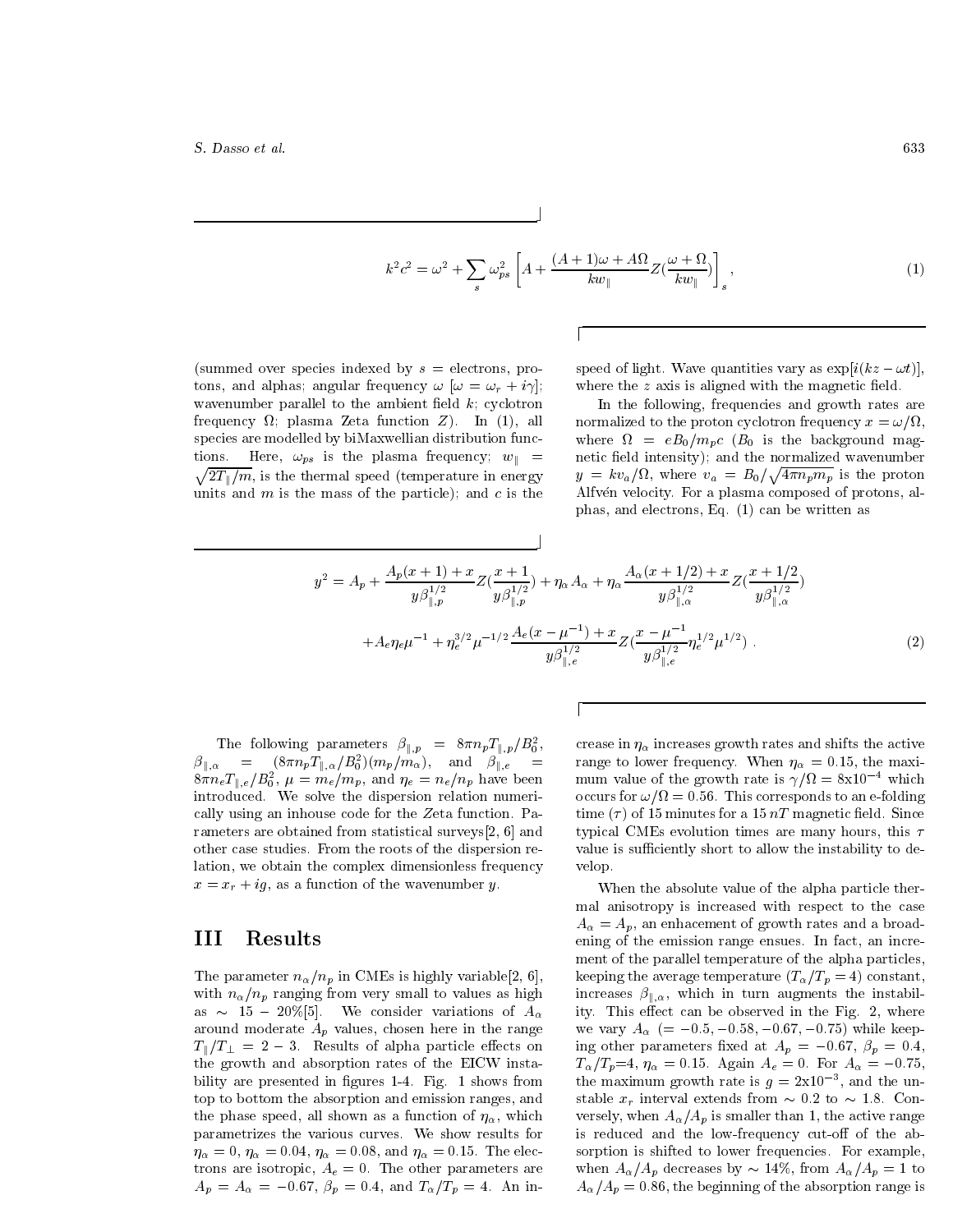shifted to  $x_r \sim 0.9$ . At  $x_r = 1$ , we find instability with a growth rate  $g = 3.5 \times 10^{-4}$  when  $A_\alpha = A_p = -0.67$ . When  $A_{\alpha} = -0.58$ , at the same frequency we find absorption instead, with damping rate  $-g = 5x10^{-5}$ .



Figure 1. Dimensionless damping rate  $-g$ , growth rate g and wavenumber  $y$  versus dimensionless frequency  $x_r$  for right-hand polarized EICWs. Dependence on  $\eta_{\alpha}$  (with  $A_p = A_\alpha = -0.67, \ \beta_p = 0.4, \ T_\alpha/T_p = 4, \text{ and } A_e = 0$ constants).



Figure 2. Same as Fig. 1 but showing on  $A_{\alpha}$  (with  $A_p = -0.67$ ,  $\beta_p = 0.4$ ,  $T_{\alpha}/T_p = 4$ ,  $\eta_{\alpha} = 0.15$ ,  $T_e = T_p$ , and  $A_e = 0$  constants).

We include the contribution of anisotropic electrons in figures 3 and 4. Fig. 3 shows a case in which the instability is eliminated (and we obtain absorption instead) when  $A_{\alpha}$  goes from  $A_{\alpha} = -0.5 (= A_p)$ to  $A_{\alpha}$  = -0.4 keeping  $A_p$  = -0.5,  $\beta_p$  = 0.4,  $T_{\alpha}/T_p$ =4,  $\eta_{\alpha} = 0.08, T_e = T_p$ , and  $A_e = -0.5$  constant.



Figure 3. Same as Figure 2, with  $A_p = -0.5$ ,  $\beta_p = 0.4$ ,  $T_{\alpha}/T_p=4$ ,  $\eta_{\alpha}=0.08$ ,  $T_e=T_p$ ,  $A_e=A_p$  constants.

Somewhat larger absolute values of anisotropies are considered in Fig. 4. Here, we choose  $A_{\alpha}$  =  $-0.4, -0.5, -0.67, -0.75$ , for a configuration with  $A_p =$  $-0.67, \ \beta_p = 0.4, \ T_{\alpha}/T_p = 4, \ \eta_{\alpha} = 0.08, \ T_e = T_p, \text{ and}$  $A_e = -0.67$ . A gap in the unstable range (second panel) is formed when  $A_{\alpha} = -0.4$ . In this gap an absorption band appears.



Figure 4. Same as Figure 2, with  $A_p = -0.67$ ,  $\beta_p = 0.4$ ,  $T_{\alpha}/T_p = 4$ ,  $\eta_{\alpha} = 0.08$ ,  $T_e = T_p$ ,  $A_e = A_p$  constants.

#### IV Conclusions

Summarizing, we examined the effect of variations in thermal anisotropy and abundance of alpha particles on the growth and absorption rates of EICWs in parameter regimes typical of many CMEs. Increasing  $n_{\alpha}/n_{p}$  and/or the alpha-to-proton anisotropy ratio produce enhancements of growth and absorption rates. An increment of  $n_{\alpha}/n_p$  also shifts the active range to lower frequencies. When the ratio of alpha-to-proton thermal anisotropy increases, an absorption band may appear between two unstable ranges. To advance studies like the one reported here, it would be desirable to measure the alpha particle thermal anisotropy routinely in CMEs, since as we have shown the right-hand polarized EICW instability is very sensitive to this parameter.